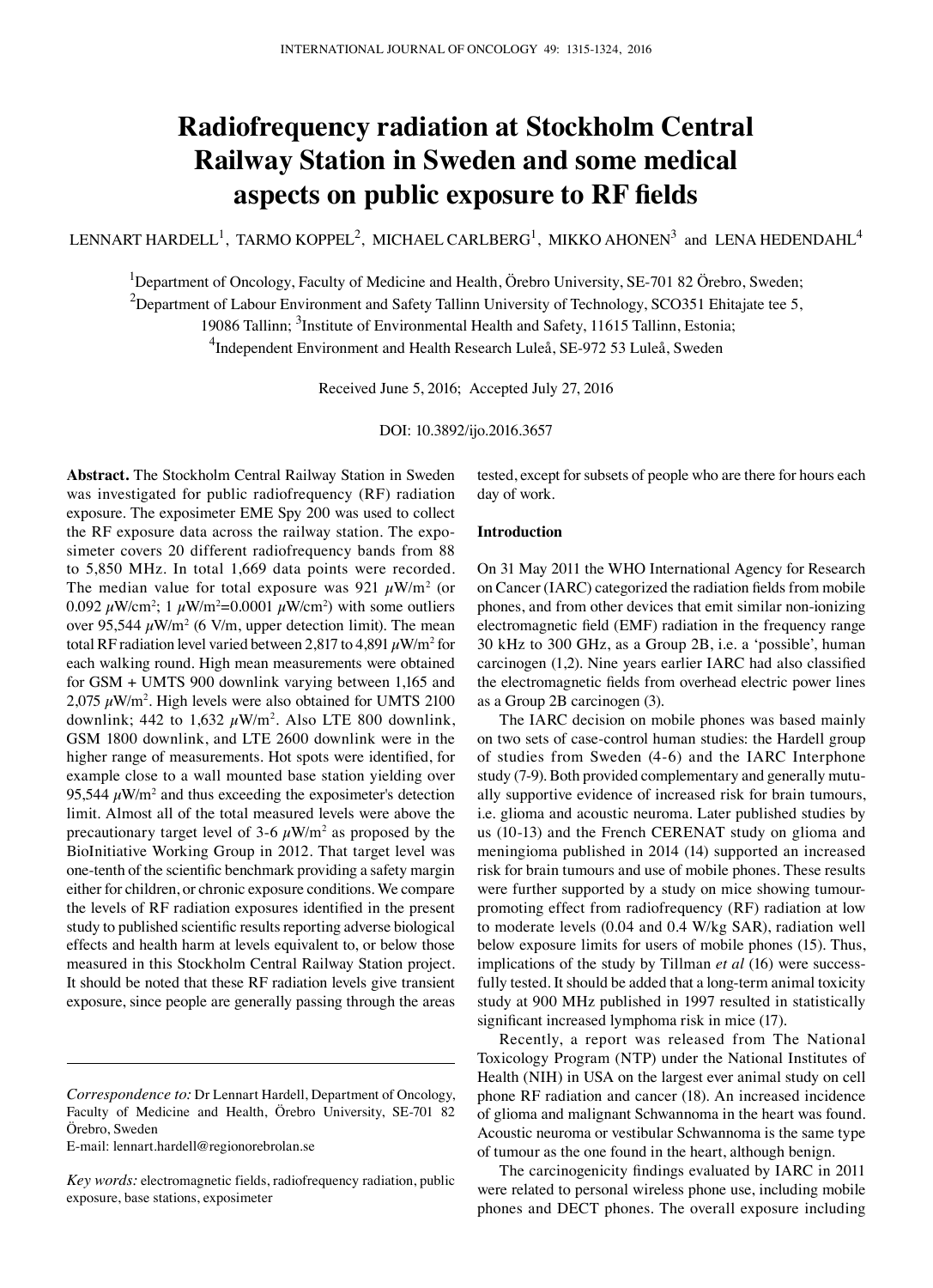mobile phone base stations, radio- and TV-transmitters, DECT base stations and wireless local area networks (WLAN) is not very well known. Epidemiological studies of mobile phone base stations indicated health risks for humans, see a review of Khurana *et al* (19), but did not contain enough exposure information.

The exposure guideline by the International Commission on Non-Ionizing Radiation Protection (ICNIRP) was established in 1998 (20) and was based on thermal (heating) effects from RF radiation neglecting non-thermal biological effects. It was updated in 2009 (21) and stated that: 'it is the opinion of ICNIRP that the scientific literature published since the 1998 guidelines has provided no evidence of any adverse effects below the basic restrictions and does not necessitate an immediate revision of its guidance on limiting exposure to high frequency electromagnetic fields. Therefore, ICNIRP reconfirms the 1998 basic restrictions in the frequency range 100 kHz to 300 GHz until further notice'. The guideline provided by ICNIRP still recommends 10 W/m<sup>2</sup> as a reference level for limiting public's exposure to the RF-EMFs (2-300 GHz) (20).

It should be noted that the ICNIRP guideline, although only a recommendation, is nevertheless used in most European countries as well as in many other countries. The guideline is based on short-term (acute) exposures but not chronic, low-intensity cumulative exposures, nor possible health effects. ICNIRP safety limits do not acknowledge effects from long-term exposure and non-thermal biological effects from RF-EMF exposure. According to the philosophy document of ICNIRP (22): 'Some guidelines may still not provide adequate protection for certain sensitive individuals nor for normal individuals exposed concomitantly to other agents'. In practice this means, that if simultaneously exposed to chemicals and RF radiation (15,16), the ICNIRP guideline does not protect. The philosophy document of ICNIRP (22) also states: 'Different groups in a population may have differences in their ability to tolerate a particular NIR (Non-Ionizing Radiation) exposure. For example, children, the elderly, and some chronically ill people might have a lower tolerance for one or more forms of NIR exposure than the rest of the population'. However, this is not considered in existing ICNIRP (1998) guideline document (20) and for example Gandhi *et al* (23) provide a historical overview how ICNIRP and the Federal Communications Commission (FCC) standard setting is based on (adult) military recruit head and body models, not children's.

ICNIRP's goal has been to harmonize guidelines worldwide and most countries have adopted the ICNIRP's guidelines into their national legislation. Using wireless internet access is compatible with ICNIRP's guidelines, but may exceed the BioInitiative Report recommendation (24). There is a vast body of literature that shows non-thermal adverse health effects from RF radiation. These, as well as thermal effects, have been evaluated in several reports, e.g. the BioInitiative report from 2007 (25) and in the 2012 update (26). The 2007 Bioinitiative report suggested a precautionary target level of  $1,000 \ \mu W/m^2$  for outdoor pulsed RF radiation that could be applied to sources from cell tower antennas, Wi-Fi, WiMAX and other similar sources (25). The BioInitiative 2012 Report defined the scientific benchmark for possible risks as 30-60  $\mu$ W/m<sup>2</sup>, based in part on post-2007 studies by Thomas *et al* (27,28), Heinrich *et al* (29) and Buchner and Eger (30). Considering also chronic exposure and sensitivity among children the precautionary target level was proposed to one tenth of this,  $3-6 \mu W/m^2$ , see Chapter 24 of the BioInitiative Report (26). However, the studies by Thomas *et al* (27,28) and Heinrich *et al* (29) used personal dosimetry without differentiating up-and downlink and without presenting actual measurements, but only percentages of the reference levels. Also shielding by the body may preclude any statement about actual exposure.

The BioInitiative report guideline obviously differs from the one proposed by ICNIRP, largely because ICNIRP protects only against acute, thermal injury while the BioInitiative recommendations address chronic exposures to non-thermal, low-intensity exposures for which mounting evidence shows adverse health effects. The ICNIRP level has been vigorously propagated by that organisation in order to harmonize guidelines worldwide. With few exceptions it has been a successful story and most countries have adopted the ICNIRP guideline. This gives a 'green card' to roll out the technology, for example using wireless internet access in schools (24), since the high exposure level by ICNIRP is rarely compromised.

There are few studies in this area on public exposure, other than for example outdoor exposure in urban and rural areas in Sweden (31), in a workplace (32), the metro in Warsaw (33) and a study with body-worn exposimeters in The Netherlands (34).

The aim of the present study was to assess RF radiation exposure in a public transportation hub, Stockholm Central Railway Station in Sweden. Many shops, restaurants and offices are located within this area. The Central Station contains many people, those working there and those commuting, thus, both short- and long-term exposure occurs. There is a lack of exposure studies in public places in Sweden. The previous measurement studies are outdated due to the rapid technology shift (35,36). We selected a place visited by many persons that are exposed to RF radiation. This was a measurement study with no involvement of test persons. Thus, no ethical permission was needed. We discuss also some laboratory studies on RF-radiation that will help the reader to understand the context of the exposer logger measurements. Especially interesting are non-thermal levels of RF radiation and biological effects.

# **Materials and methods**

*EME Spy 200 exposimeter.* In the present study an EME Spy 200 exposimeter with a valid calibration was used to collect the exposure data. The 20 predefined measured frequency bands are presented in Table I. They cover the frequencies of most public RF-EMF emitting devices currently used in Sweden. This band selective exposimeter covers 88 to 5,850 MHz. For FM, TV3, TETRA, TV4&5, Wi-Fi and 5G the lower detection limit is 0.01 V/m (0.27  $\mu$ W/m<sup>2</sup>); for all other exposures the lower detection limit is 0.005 V/m (0.066  $\mu$ W/m<sup>2</sup>). The upper detection limit is 6 V/m (95,544  $\mu$ W/m<sup>2</sup>). The sampling time used in this study was 4 sec which is the fastest for the given exposimeter. The exposimeter measures different telecommunication protocols: FM (frequency modulation) radio broadcasting; TV (television) broadcasting; TETRA emergency services (police, rescue, etc.); GSM (global system for mobile communications) second generation mobile communications; UMTS (universal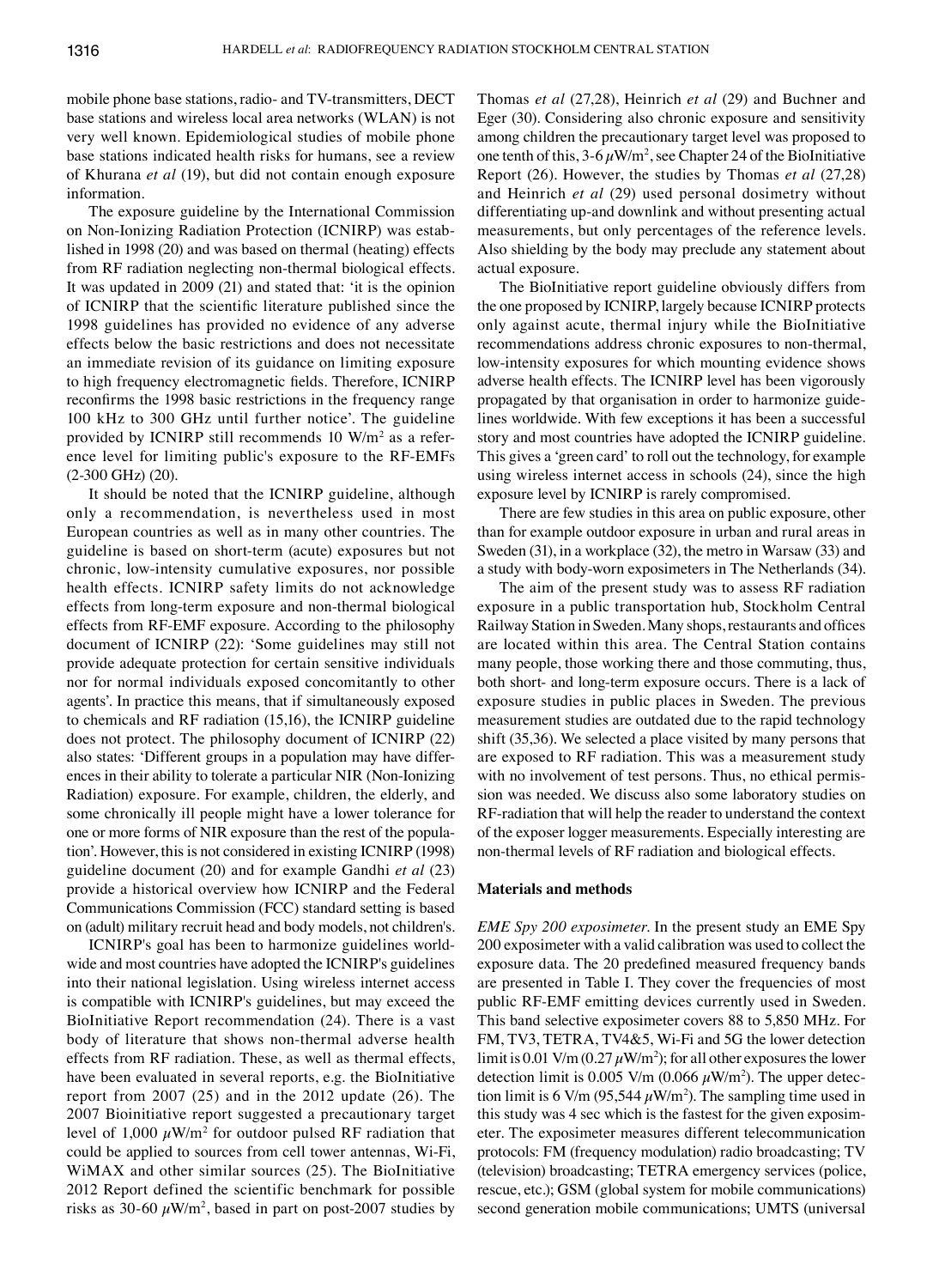| Table I. Predefined measurement frequency bands of EME Spy |  |
|------------------------------------------------------------|--|
| 200 exposimeter and frequency ranges.                      |  |

| Frequency band                 | Frequency<br>Min(MHz) | Frequency<br>Max (MHz) |
|--------------------------------|-----------------------|------------------------|
| <b>FM</b>                      | 87                    | 107                    |
| TV3                            | 174                   | 223                    |
| <b>TETRAI</b>                  | 380                   | 400                    |
| <b>TETRAII</b>                 | 410                   | 430                    |
| <b>TETRAIII</b>                | 450                   | 470                    |
| TVA&5                          | 470                   | 770                    |
| LTE 800 (DL <sup>a</sup> ), 4G | 791                   | 821                    |
| LTE 800 ( $UL^b$ ), 4G         | 832                   | 862                    |
| GSM 900+ UMTS 900 (UL), 3G     | 880                   | 915                    |
| GSM 900 + UMTS 900 (DL), 3G    | 925                   | 960                    |
| GSM 1800 (UL)                  | 1,710                 | 1,785                  |
| GSM 1800 (DL)                  | 1,805                 | 1,880                  |
| <b>DECT</b>                    | 1,880                 | 1,900                  |
| UMTS 2100 (UL), 3G             | 1,920                 | 1,980                  |
| UMTS 2100 (DL), 3G             | 2,110                 | 2,170                  |
| $Wi-Fi, 2G$                    | 2,400                 | 2,483.5                |
| LTE 2600 (UL), 4G              | 2,500                 | 2,570                  |
| LTE 2600 (DL), 4G              | 2,620                 | 2,690                  |
| WiMax                          | 3,300                 | 3,900                  |
| Wi-Fi 5G                       | 5,150                 | 5,850                  |

<sup>&</sup>lt;sup>a</sup>DL, down link: transmission from base station to mobile phone; <sup>b</sup>UL, up link: transmission from mobile phone to base station.

mobile telecommunications systems) third generation mobile communications, 3G; LTE (long-term evolution) fourth generation mobile communications standard, 4G; DECT (digital European cordless telecommunications) cordless telephone systems standard; Wi-Fi wireless local area network protocol; WiMAX (worldwide interoperability for microwave access) wireless communication standard for high speed voice, data and internet.

EME SPY 200 is a sophisticated exposimeter, preferred by the majority of the EMF measurement's community. The unit utilizes 3-axis antennas to capture EMF radiation from all possible directions. The unit reports the exposure in a conservative manner since each reported value is the sampling outcome, where many samples are taken and statistically processed. The amount of the samples is dependent on the measurement band and could reach several hundreds. These samples are analyzed and minimum, mean, median and maximum values are calculated. For each band the sampling period is longer than the pulse length characteristic to that band and signal. This ensures that all the pulses are accounted for in the sampling period. The analysis method of EME SPY 200 allows differentiation of low and high wireless traffic, whereas the peak value might remain the same in both cases. Multiple antennas are of importance to reduce body shielding (37) as well as holding the exposimeter at some distance from the body.

*Study design.* The present study was performed during daytime November 7, (Saturday; 1 round), November 8 (Sunday; 3



Figure 1. Stockholm Central Station main level (ground floor).



Figure 2. Stockholm Central Station ground floor measurement path.



Figure 3. Stockholm Central Station lower level measurement path.

rounds) and November 9, 2015 (Monday; 3 rounds) at the Stockholm Central Station in Sweden. The upper level of the station is displayed in Fig. 1. To the left is the access to the street (Vasagatan) and to the right to commuter trains.

On each measurement round the main and lower floor were walked through with the exposimeter; the same path was always followed. The path was developed to make a clockwise tour of the station's main floor, followed by a zig-zag pattern across the main floor. Due to the narrow area of the lower floor, it was scanned only by a clockwise tour. The walking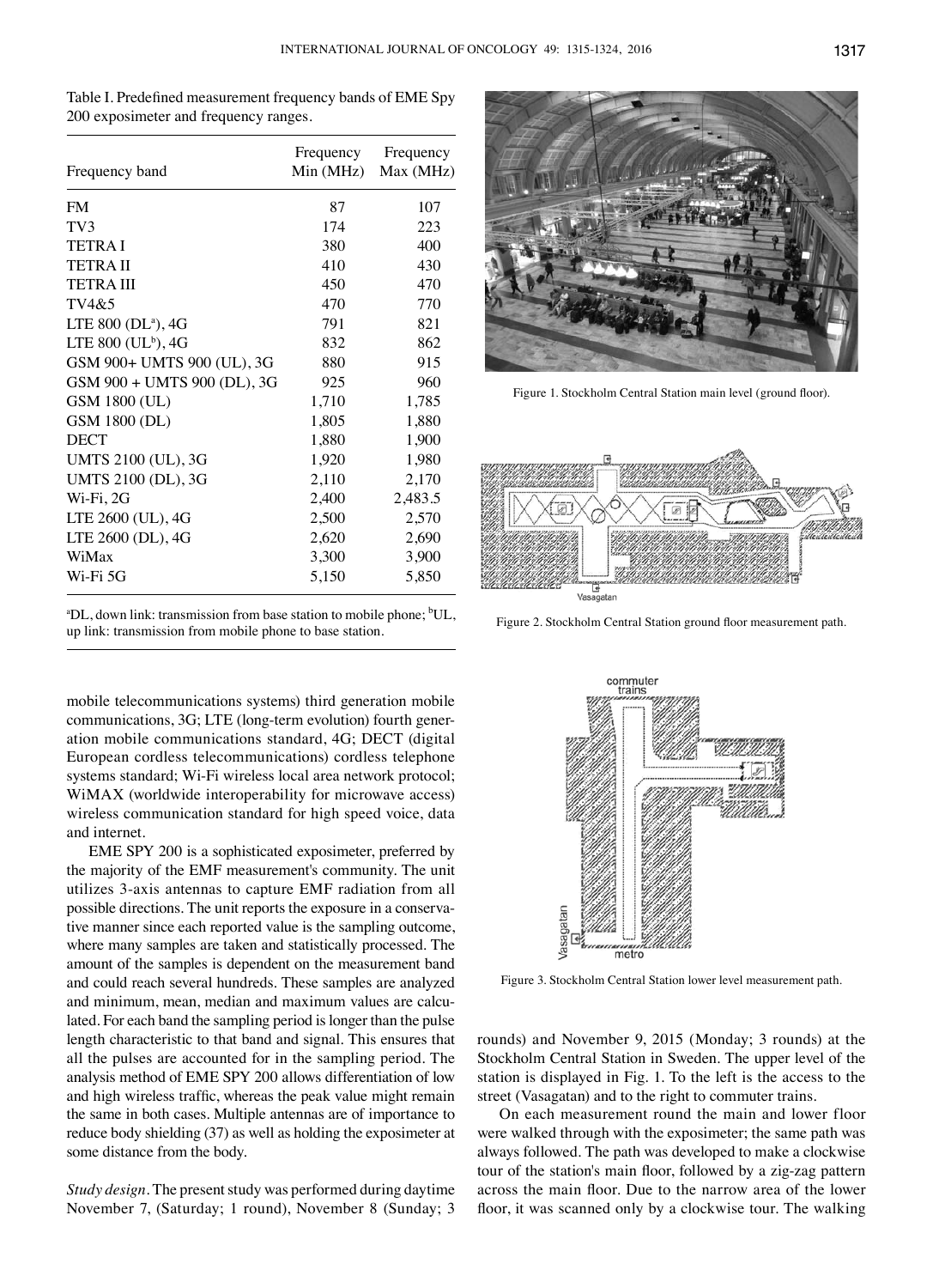| Date                         | 151107<br>(Saturday) | 151108<br>(Sunday) | 151108<br>(Sunday) | 151108<br>(Sunday) | 151109<br>(Monday) | 151109<br>(Monday) | 151109<br>(Monday) |
|------------------------------|----------------------|--------------------|--------------------|--------------------|--------------------|--------------------|--------------------|
| Time (start)                 | 21:18                | 11:00              | 14:45              | 18:50              | 9:45               | 10:50              | 15:50              |
| No. of readings              | 195                  | 258                | 250                | 235                | 225                | 244                | 262                |
| <b>FM</b>                    | 5.8                  | 9.6                | 6.7                | 78.0               | 10.1               | 2.0                | 50.1               |
| TV3                          | 0.0                  | 1.0                | 0.5                | 0.3                | 0.0                | 0.0                | 0.1                |
| <b>TETRAI</b>                | 8.1                  | 2.5                | 0.4                | 2.7                | 1.1                | 2.7                | 5.1                |
| <b>TETRAII</b>               | 0.0                  | $0.0\,$            | 0.0                | $0.0\,$            | 0.0                | 0.0                | $1.0\,$            |
| <b>TETRA III</b>             | 1.3                  | 0.5                | 0.4                | 1.3                | 0.8                | 1.1                | $0.8\,$            |
| TV4&5                        | 0.7                  | 0.3                | 0.2                | 0.2                | 0.2                | 0.3                | 0.3                |
| LTE $800$ (DL <sup>a</sup> ) | 556.8                | 472.9              | 421.3              | 482.9              | 250.1              | 363.6              | 864.4              |
| LTE 800 $(UL^b)$             | 0.1                  | 0.7                | 0.6                | 0.1                | 0.3                | 0.1                | 0.1                |
| GSM+UMTS 900 (UL)            | 5.4                  | 4.1                | 4.3                | 14.3               | 8.0                | 4.8                | 4.1                |
| GSM+UMTS 900 (DL)            | 1,561.6              | 1,453.5            | 1,409.5            | 2,074.6            | 1,337.0            | 1,165.1            | 1,314.0            |
| GSM 1800 (UL)                | 0.4                  | 0.9                | 1.1                | 4.1                | 1.0                | 0.6                | 1.1                |
| GSM 1800 (DL)                | 102.5                | 354.4              | 390.0              | 840.2              | 495.5              | 370.5              | 344.8              |
| <b>DECT</b>                  | 20.8                 | 8.6                | 19.6               | 11.2               | 8.5                | 12.0               | 35.4               |
| <b>UMTS 2100 (UL)</b>        | $0.0\,$              | 0.1                | 0.5                | 0.3                | 0.5                | 0.1                | 0.2                |
| <b>UMTS 2100 (DL)</b>        | 864.3                | 964.2              | 1,631.9            | 893.3              | 441.5              | 557.1              | 1,239.6            |
| Wi-Fi 2G                     | 1.6                  | 0.9                | 1.2                | 2.6                | 1.2                | 1.9                | $2.0\,$            |
| LTE 2600 (UL)                | 0.1                  | 0.1                | 0.1                | 0.2                | 0.1                | 0.1                | 0.1                |
| LTE 2600 (DL)                | 404.7                | 309.3              | 674.5              | 483.3              | 372.4              | 331.0              | 683.6              |
| WiMax                        | 0.0                  | 0.0                | 0.0                | 0.0                | 0.0                | 0.0                | 0.0                |
| Wi-Fi 5G                     | 0.7                  | 0.9                | 1.5                | 1.6                | 1.7                | 3.9                | 1.4                |
| Total                        | 3,535.0              | 3,584.4            | 4,564.2            | 4,891.2            | 2,929.9            | 2,817.0            | 4,548.1            |

Table II. Mean values  $(\mu W/m^2)$  for the seven measurement rounds.

<sup>a</sup>DL, down link: transmission from base station to mobile phone; <sup>b</sup>UL, up link: transmission from mobile phone to base station.

path is schematically shown in Figs. 2 and 3. The lower level contains businesses and access to the metro, commuter trains and Vasagatan; the main floor has also businesses, access to the trains and exits to the street.

In order to minimize the body's shielding effect to the exposimeter, the unit was held ahead within  $\sim 0.4$  m from the investigator's body.

*Statistical methods.* Means in  $\mu$ W/m<sup>2</sup> were calculated for all measured frequency bands and a box plot was constructed to illustrate the distribution of total exposure for all measurement rounds. Values at lower detection limit were treated as no (0) exposure. Total exposure was calculated as the sum of all measured frequency bands. Stata/SE 12.1 (Stata/SE 12.1 for Windows; StataCorp., College Station, TX, USA) was used for all calculations.

### **Results**

In total 1,669 readings were collected varying from 195 to 262 during each round (median 244). Thus, the time varied between 13.0 and 17.5 min for different rounds.

The results for each round are displayed in Table II, and for all rounds in Table III. The mean total exposure level varied between 2,817 to 4,891  $\mu$ W/m<sup>2</sup> (or 0.28 to 0.49  $\mu$ W/cm<sup>2</sup>; 1  $\mu$ W/m<sup>2</sup>=0.0001  $\mu$ W/cm<sup>2</sup>) and the median value for total



Figure 4. Box plot for total exposure in  $\mu$ W/m<sup>2</sup> for the seven measurement rounds. The median is indicated by a black line inside each box; the bottom and top of the boxes show first and third quartiles; the end of the whiskers are calculated as 1.5xIQR (interquartile range). Points represent outliers.

exposure (all measurement rounds) was 921  $\mu$ W/m<sup>2</sup>. High mean measurements were obtained for GSM and UMTS 900 downlink varying between 1,165 and  $2,075 \,\mu\text{W/m}^2$ . High mean levels were also obtained for UMTS 2100 downlink; 442 to 1,632  $\mu$ W/m<sup>2</sup>. Also LTE 800 downlink, GSM 1800 downlink, and LTE 2600 downlink were in the higher range of measurements. Notably lower mean levels were seen for DECT varying between 8.5 to 35.4  $\mu$ W/m<sup>2</sup>. The mean level results for FM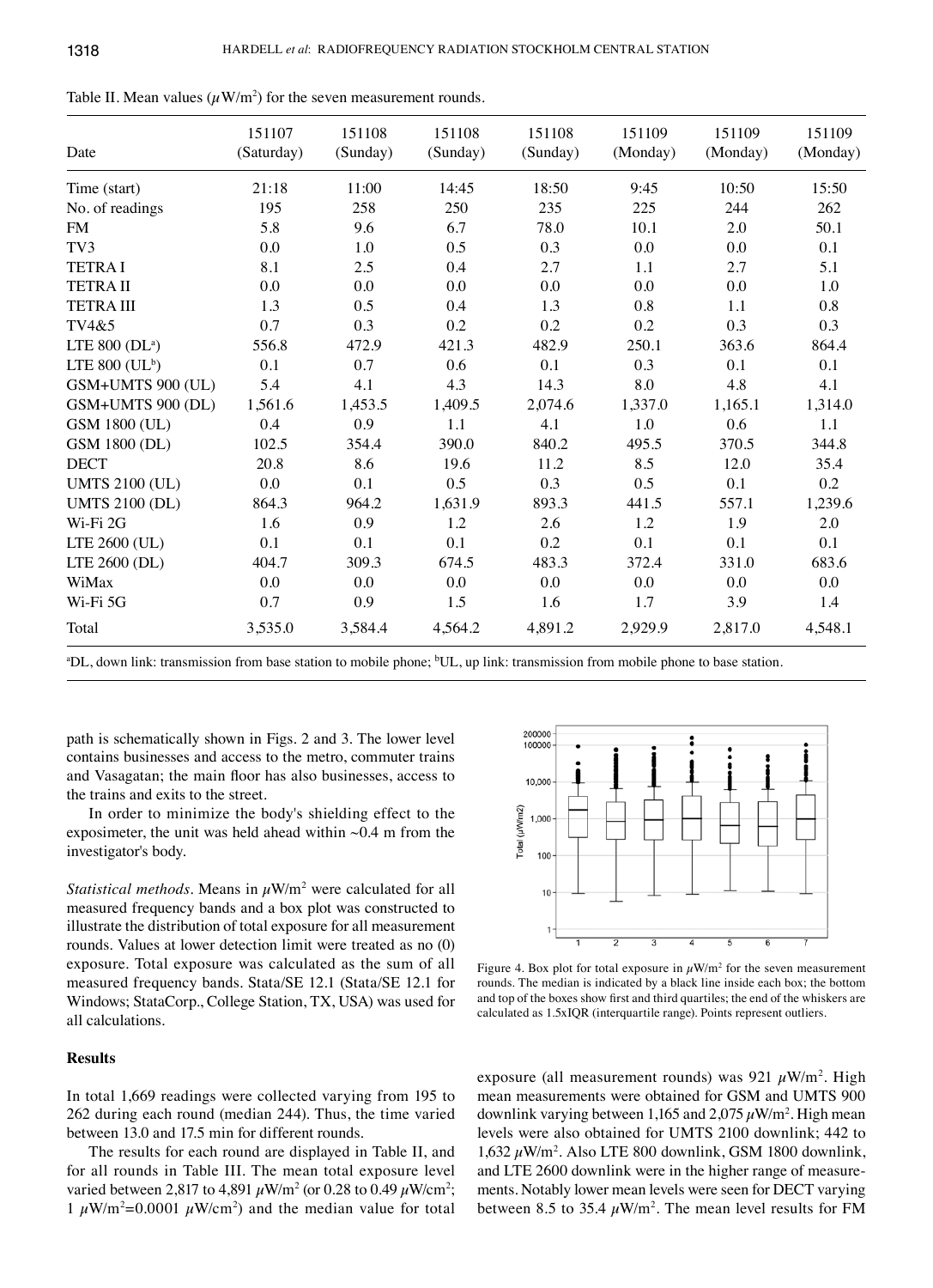Table III. Mean, median, minimum and maximum values  $(\mu W/m^2)$  for all measurement rounds (n=1,669 measurement points).

| Frequency band               | Mean    | Median | Min | Max       |
|------------------------------|---------|--------|-----|-----------|
| <b>FM</b>                    | 23.7    | 0.0    | 0.0 | 9,206.3   |
| TV3                          | 0.3     | 0.0    | 0.0 | 176.6     |
| <b>TETRAI</b>                | 3.1     | 0.0    | 0.0 | 834.8     |
| <b>TETRAII</b>               | 0.2     | 0.0    | 0.0 | 78.5      |
| <b>TETRA III</b>             | 0.9     | 0.0    | 0.0 | 100.9     |
| TV4&5                        | 0.3     | 0.0    | 0.0 | 41.4      |
| LTE $800$ (DL <sup>a</sup> ) | 491.8   | 55.8   | 0.0 | 41,281.2  |
| LTE 800 $(UL^b)$             | 0.3     | 0.0    | 0.0 | 142.8     |
| GSM+UMTS 900 (UL)            | 6.3     | 0.6    | 0.0 | 561.3     |
| GSM+UMTS 900 (DL)            | 1,467.2 | 254.9  | 0.0 | 95,522.5  |
| GSM 1800 (UL)                | 1.3     | 0.1    | 0.0 | 243.5     |
| GSM 1800 (DL)                | 418.6   | 22.9   | 0.0 | 58,843.8  |
| <b>DECT</b>                  | 16.7    | 0.3    | 0.0 | 3,637.2   |
| <b>UMTS 2100 (UL)</b>        | 0.2     | 0.0    | 0.0 | 94.8      |
| <b>UMTS 2100 (DL)</b>        | 955.8   | 127.2  | 0.9 | 59,847.5  |
| Wi-Fi 2G                     | 1.6     | 0.2    | 0.0 | 186.3     |
| LTE 2600 (UL)                | 0.1     | 0.0    | 0.0 | 13.4      |
| LTE 2600 (DL)                | 470.1   | 64.6   | 0.0 | 40,158.8  |
| WiMax                        | 0.0     | 0.0    | 0.0 | 1.3       |
| Wi-Fi 5G                     | 1.7     | 0.4    | 0.0 | 301.2     |
| Total                        | 3,860.2 | 920.6  | 5.8 | 155,263.4 |

<sup>a</sup>DL, down link: transmission from base station to mobile phone; <sup>b</sup>UL, up link: transmission from mobile phone to base station.



Figure 5. Total radiofrequency field exposure  $(\mu W/m^2)$  of the highest exposure round (151108, 18:50; mean exposure  $4,891.2 \,\mu\text{W/m}^2$ ) by walking across the station. The horizontal line represents the exposure limit of 30  $\mu$ W/m<sup>2</sup> suggested by the BioInitiative Report (29).

radio varied between 2.0 to 78.0  $\mu$ W/m<sup>2</sup>. Some of the results showed  $0.0 \,\mu\text{W/m}^2$  since readings registered as lower detection limit were considered as 0 in the analysis.

In Fig. 4 the box plot shows total exposure in  $\mu$ W/m<sup>2</sup> for the seven measurement rounds. The overall median value was 921  $\mu$ W/m<sup>2</sup> with some outliers of >150,000  $\mu$ W/m<sup>2</sup>. Fig. 5 displays the variation over time for the highest exposure round.



Figure 6. Total radiofrequency field exposure  $(\mu W/m^2)$  of the lowest exposure round (151109, 10:50; mean exposure 2,817.0  $\mu$ W/m<sup>2</sup>) by walking across the station. The horizontal line represents the exposure limit of 30  $\mu$ W/m<sup>2</sup> suggested by the BioInitiative Report (29).



Figure 7. Stockholm Central Station ground floor with total field intensity map (151108, 19:20) scale in mW/m².



Figure 8. An example of highest exposure area. A man is standing with his smartphone just a couple of meters below a base station (see arrow). In that area maximum measured power density in the GSM +UMTS 900 downlink band was 95,544  $\mu$ W/m<sup>2</sup>, which is the upper limit of measurement for EME Spy 200.

It should be noted that most measurements were  $>100 \mu W/m^2$ . In Fig. 6 similar results as in Fig. 5 are shown for lowest exposure round.

Fig. 7 shows total field intensity map on the Central Station main level. Clearly there were several hot spots, for example at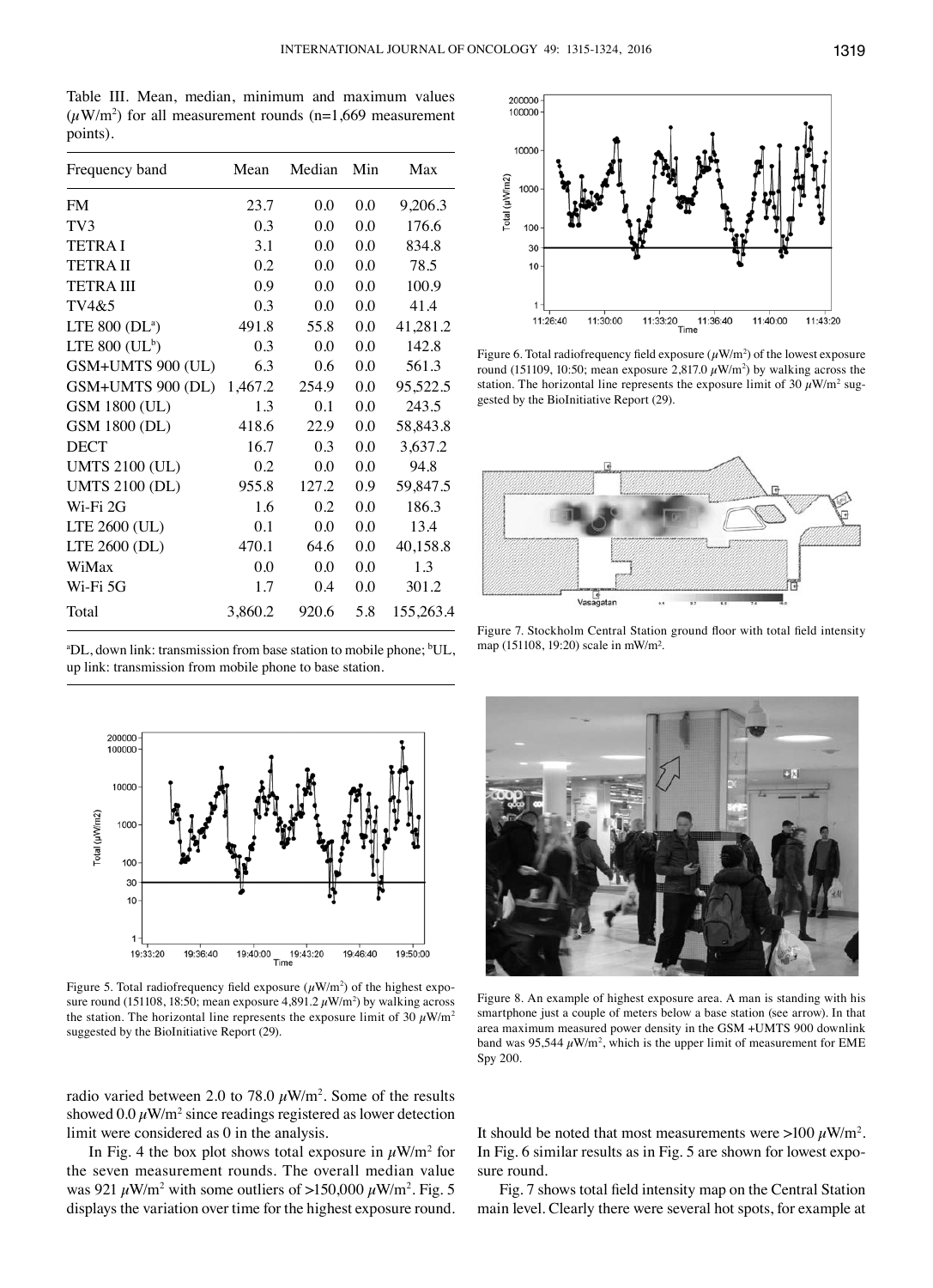places where people use to sit or stand waiting for their train or meeting with other persons.

One example of highest exposure area is shown in Fig. 8. In that area maximum measured power density in the GSM + UMTS 900 downlink band was 95,544  $\mu$ W/m<sup>2</sup>, which is the upper limit of measurement in each frequency band for EME Spy 200. Note that the photo was not taken simultaneously with the measurement rounds.

# **Discussion**

EME Spy 200 is a band specific exposimeter and gives the possibility to identify and measure most RF radiation bands currently used in Sweden. We selected Stockholm Central Station in Sweden since it is a place for communication with lots of daily visiting persons. It may be persons that transfer between the metro and train (or opposite), but also people that meet each other or are waiting during a considerable time for a transfer train. There are also lots of shops in that area with employees. We did not make any measurements in shops since the aim was to restrict the study to transfer areas. Anyhow, there is a possibility for many persons to be exposed to high RF radiation for shorter or longer time periods.

*Major results*. The major finding of the present study was that total RF radiation mean exposure for a walking round, see Figs. 2 and 3, varied between 2,817 to 4,891  $\mu$ W/m<sup>2</sup>. GSM and UMTS 900 downlink contributed to most of the radiation dose. In fact, this together with UMTS 2100 downlink contributed to almost half of total exposure. Other major sources were LTE 800 downlink, GSM 1800 downlink and LTE 2600 downlink. Other sources were comparatively low. According to Table II, the vast majority of the mobile telephone exposure is from the downlink bands, i.e. the sources are the base station antennas placed around the railway station. Exposure from uplink levels was an insignificant percentage of the downlink exposure: LTE 800 0.06%, GSM 900 0.44%, GSM 1800 0.32%, UMTS 2100 0.03% and LTE 2600 0.21%.

All measured mean and median levels were well below ICNIRP's exposure guidelines at  $2\n-10$  W/m<sup>2</sup> (see below), but most of the measured levels were above the scientific benchmark of 30-60  $\mu$ W/m<sup>2</sup> as proposed by the BioInitiative Report (26). Obviously few total measurements were below 30  $\mu$ W/m<sup>2</sup>, see Figs. 5 and 6.

There were also some hot spots for exposure. This is exemplified in Fig. 8 with a man standing close to a base station on the wall just below the roof. The measured exposure was 95,544  $\mu$ W/m<sup>2</sup>, which is the upper detection limit for each frequency band for the exposimeter. Thus, it was not possible to get the exact value. People in general are not aware of this kind of exposure that may be considerable. Moreover, this is an example of an inappropriate placement of a base station with high downlink exposure. Note that the photo was taken separate from measurement rounds.

*The exposure guidelines by ICNIRP.* The reference values for radiofrequency electromagnetic fields were recommended in 1998 by ICNIRP to  $2-10$  W/m<sup>2</sup> for frequencies between 10 MHz to 300 GHz. Up to 400 MHz the recommendation is  $2 \text{ W/m}^2$ . The formula: frequency/ $(2x10<sup>8</sup>)$  is used for frequencies between 400 and 2,000 MHz. Above 2,000 MHz up to 300 GHz the recommended reference value is 10  $\text{W/m}^2$  (20).

The basic restrictions for time varying electric and magnetic fields for frequencies from 10 MHz up to 10 GHz for the specific energy absorption rate (SAR) is over 10 g of tissue for whole-body average set to 80 mW/kg, for localized head and trunk 2 W/kg and for localized limbs 4 W/kg. FCC/Institute of Electrical and Electronics Engineers (IEEE) public safety limits use a 1 g rather than 10 g volume of tissue and the SAR limit for ICNIRP is 2 W/kg in comparison to the FCC/IEEE 1.6 W/Kg SAR allowance.

These reference values and basic restrictions protect against injuries caused by a heating effect over 1˚C after an exposure of 30 min, and with a safety factor of 50 for general public (20). Injuries caused by other biological mechanisms than heating or from chronic effects are not considered in the above mentioned limit values.

*Limitations due to method of measurements*. The present study describes measurements mostly from far-field RF radiation. It describes the exposure that the citizen may be exposed to without himself/herself using personal wireless devices. Near-field exposure from people's own mobile phones held near the ear or in the hand when surfing on the internet may be a considerable contribution to the individual's total exposure.

We measured during seven rounds during three days yielding 1,669 readings in total. The exposure levels did somewhat vary between the different walking rounds but did not exceed 2-fold. However, the data does not show that either weekends or weekdays would exhibit higher exposure level. Many people pass through the station in rush hours, but also in weekends when traveling away and into the city. It should be noted that this is a conservative estimate of exposure. The results do not reflect personal wireless devices being carried around or used by individuals, just the 'ambient' RF levels of people not using devices.

The present study used an exposimeter for measurements. Because samples were taken every 4 sec, technologies with large differences between average and peak might not have been exactly evaluated, an inherent limitation of the exposimeter. For example the DECT-base stations and Wi-Fi router exposures may have been undervalued with the used exposimeter. Generally, peak signal level measurement data is interesting when discussing the non-thermal effects of radiofrequency radiation.

The shielding effect from the body of a person carrying an exposimeter can be considerable as shown by Bolte *et al* (38) when comparing a body worn exposimeter with an exposimeter mounted on a car roof. This was partly compensated in the present study by holding the exposimeter at some distance from the body. Bhatt *et al* (37) concluded that using an exposimeter with three antennas, as in the present study, may minimize body shielding.

*Laboratory studies and medical aspect*s. The mean measurements in the Stockholm Central Station showed a total RF radiation between 2,817 to 4,891  $\mu$ W/m<sup>2</sup>. Studies with laboratory animals exposed to RF radiation at or below these levels have shown influence on several physiological parameters in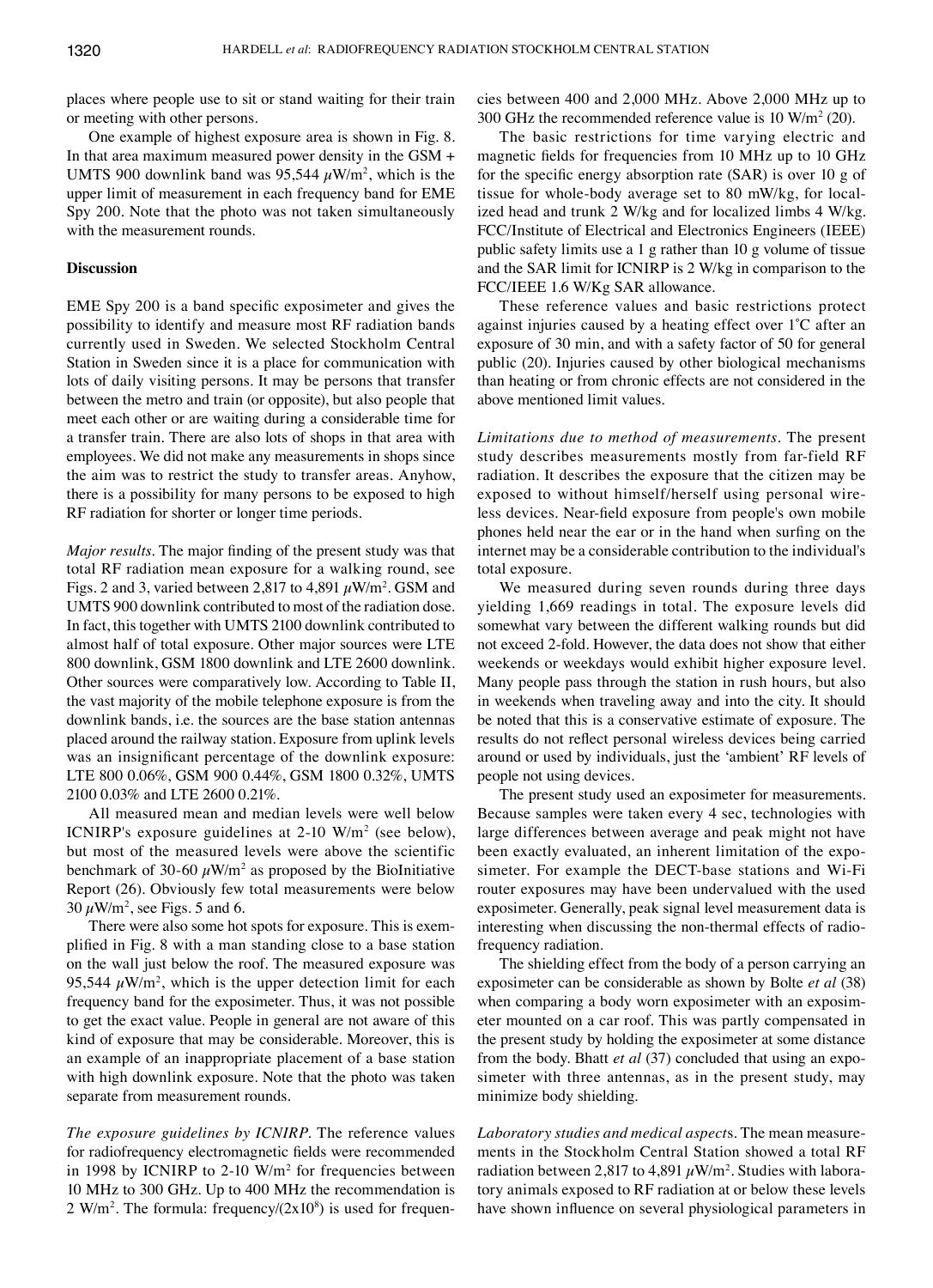the body of mammals. Influence on the blood-brain barrier, proteins and microRNA in the brain, testicular function, oxidative stress in the cells and DNA damage have been shown. Also neurotransmitters in people living in a village were changed after activation of a GSM mobile phone base station. These are non-thermal effects and are discussed briefly in the following.

The blood brain barrier (BBB) may open by exposure to RF radiation and lead to leakage into the brain of large molecules, like albumin and different toxins. As a result of opening of the protective BBB layer that separates the brain from the blood, this pathological leakage of the BBB has been shown to be toxic to brain tissues and can cause damage to, and death of neurons (39,40). Condensed dark neurons in the rats' brains are a sign of damage, and have been seen after 2 h of exposure to a GSM mobile phone both at 28 and 50 days after exposure (39,40). Several studies on rats have shown opened BBB after RF radiation from a GSM mobile phone with peak power output down to  $1,000 \mu$ W and with an average whole body SAR-value down to 120  $\mu$ W/kg (41). A U-shaped response curve has also been seen with stronger health effects by RF radiation at lower exposure levels than at higher exposure (39,41).

Difference between genders after exposure to RF radiation has been found, where male rats got an increased BBB permeability for both GSM 900 and 1,800 MHz pulsed modulated RF radiation while female rats only got increased BBB permeability for the 900 MHz frequency (42).

The hippocampus is a center for memory and learning in the brain, and in particular appears to be a primary target for neuronal damage from RF radiation and opened BBB. Exposure to 900 MHz RF radiation during 3 h per day for 28 days showed extravasation of albumin in the hippocampus and cortex and impaired spatial memory in exposed rats (43). Also exposure for 2 h per day for 55 weeks showed impaired memory in GSM 900 MHz exposed rats, but no statistically significant alterations of histopathological parameters (44,45).

RF radiation has been shown to increase protein synthesis in proliferating human cells after 8 h of exposure, but not in quiescent white blood cells. This indicates a higher sensitivity of growing organisms (46). Also the capacity to repair DNA double-strand breaks was more effected by RF radiation in stem cells compared to differentiated cells like fibroblasts (47).

In a long-term study mice were exposed to a GSM 900 MHz mobile phone at SAR-level 370,000  $\mu$ W/kg for 3 h a day or to a DECT base station at a SAR-level of 12,000-28,000  $\mu$ W/kg for 8 h a day. After 8 months of exposure the two exposed groups of mice were compared with a sham exposed control group regarding 432 proteins from the cerebellum, hippocampus and frontal lobes of the brains. Comparative proteomics analyses revealed that 143 of the proteins had a statistically significant downregulation or an overexpression. Several neural function related proteins, like apolipoprotein E, heat shock proteins and cytoskeletal proteins as well as proteins of the brain metabolism were altered (48).

In two long-term studies rats were exposed to RF radiation emitted from a Wi-Fi system of 2.4 GHz for 24 h a day for 12 months. The peak power from the Wi-Fi was 100,000  $\mu$ W with the antenna 50 cm above the cage. The SAR value over 10 g of brain tissue was 1,030  $\mu$ W/kg. In one of the studies micro-RNAs (miRNA) in the rat brains were examined. Two of the five examined miRNA, 107 and 106b-5p, decreased 3.3 and 3.6 times, respectively. miRNA plays an important role in the proliferation, differentiation, function and maintenance of neuronal cells. Dysfunction of miRNA pathways may be a potential contribution to pathogenesis of neurodegenerative disorders and also a key indicator of epigenetic changes and cancer risk (49).

In the other study the rat testes and prostate were examined. The SAR value in the exposed rat testes and prostate was  $1,020 \mu$ W/kg over 10 gram tissue. Compared to the sham exposed rats the Wi-Fi exposed rats showed statistically significant more head defects of the sperms and effects on testicular function and histology (50). Other Wi-Fi exposure studies have indicated damage to DNA in sperms (51-53).

Yakymenko *et al* (54) showed in a review of 100 studies investigating oxidative effects of low-intensity RF radiation in living cells, that exposure down to  $2,500 \ \mu \text{W/m}^2$  (55) and with SAR values down to 600  $\mu$ W/kg (56,57) could increase oxidative stress in the cells. Long-term RF radiation exposure at the frequencies 900, 1,800 and 2,450 MHz for 2 h per day 5 days per week for 30-180 days at SAR 595-667  $\mu$ W/kg have shown induced oxidative stress, reduced levels of neurotransmitters and downregulation of mRNA, increase in pro-inflammatory cytokines and DNA damage with single strand breaks in the hippocampus in the brain in the exposed rats (57-59). Cognitive impairments in learning and memory were also shown (59). Increase in frequency seems to have more deleterious effect on several of the parameters; 1,800 and 2,450 MHz had a statistically significant effect not only compared to sham exposed animals but also in some cases compared to 900 MHz exposure.

Even lower exposure levels in rats, down to SAR 85  $\mu$ W/kg, for 900 MHz during 2 h/day, 5 days/week for 30 days showed increase in oxidative stress parameters in lipid peroxidation and protein oxidation. Also cognitive function showed a statistically significant impairment in spatial memory in the rats (60).

Buchner and Eger (30) performed a study with 60 participants out of the 2,000 inhabitants, who lived in the village Rimbach in Germany, when a GSM mobile base station was built in the spring of 2004. The neurotransmitters adrenaline, noradrenaline, dopamine and phenyletylamine (PEA) were measured in second morning urine samples before the base station was activated and 6, 12 and 18 months after. The RF radiation was measured outside each participant's house in peak value of the power density after the activation of the base station. The 60 study participants were divided into three exposure groups, <60, 60-100 and >100  $\mu$ W/m<sup>2</sup>.

After the activation of the GSM base station the levels of the stress hormones adrenaline and noradrenaline showed a statistically significant increase during the first six months and then decreased but were not restored to initial level after 18 months. This was seen especially for the children and the chronically ill adults. A statistically significant decrease was seen for dopamine levels during the first six months (P<0.0002), then dopamine levels increased but were not restored to the initial level. These three neurotransmitters showed a dose-response relationship with highest influence for the participants with exposure  $>100 \mu W/m^2$  at home. PEA levels decreased for the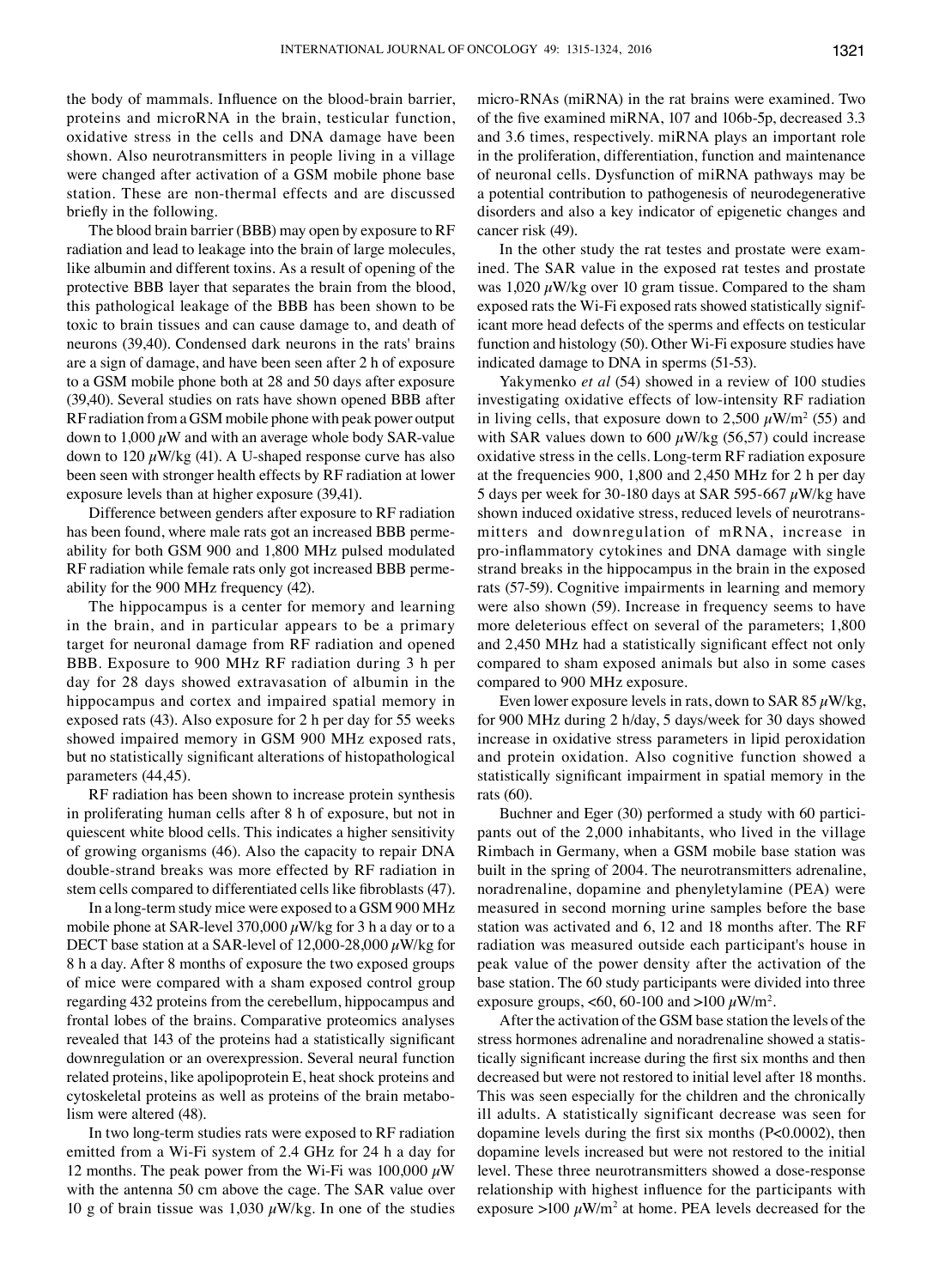highest exposed group first, but after 18 months all three exposure groups had a statistically significant decrease (P<0.0001). Wireless devices like DECT, Wi-Fi and bluetooth at home seemed to amplify the effect of GSM radiation. Even the lowest exposed group,  $\langle 60 \mu W/m^2$ , had decreased dopamine and PEA levels after 18 months. Chronic dysregulation of the catecholamine system and PEA may contribute to health problems and chronic illnesses (30).

The NTP animal study (18) confirms findings in epidemiological studies of an increased risk for glioma and acoustic neuroma among people that use wireless phones, both mobile phones and cordless phones (DECT). In 2013, accumulating evidence from brain cancer studies resulted in a recommendation to upgrade IARC's 2011 classification of RF from a Group 2B - Possible Human Carcinogen to Group 1 - Known Carcinogen (61). The NTP study has greatly strengthened the evidence of risk, and reaffirms that it is sufficient to reclassify wireless phone radiation as a known cancer causing agent, and confirms the inadequacy of existing public safety limits.

*Environmental RF radiation exposure.* There are no other published studies in Sweden on RF radiation exposure in public places like this one at the Stockholm Central Station. The study by Hamnerius *et al* (35) from 2000 has merit as an RF radiation baseline, and may establish how much exposure has changed over time. Estenberg and Augustsson (31) measured with a car-mounted device the frequency range 30-3,000 MHz in some public places; rural, urban and city. The arithmetic mean measured exposure was in Stockholm city 6,700  $\mu$ W/m<sup>2</sup>, in urban areas (4 towns) 1,500  $\mu$ W/m<sup>2</sup>, and in rural areas (2 places)  $230 \mu W/m^2$ . Similarly as in present study the major sources were GSM and UMTS downlinks.

Within one year, from 2011 to 2012, total RF radiation levels in all studied European outdoor city areas in combination increased by 57.1% (62). Over the past decade or so, RF radiation levels have significantly increased in our environment. Frei *et al* (63) estimated that the introduction of mobile phone technology has resulted in a 10-fold increase of RF radiation at outdoor areas compared to the time period before when broadcast transmitting was the most relevant source. Urbinello *et al* (62) measured 3 European cities, including train stations. The RF radiation measurement values in train stations ranged from 0.32 (272  $\mu$ W/m<sup>2</sup>) to 0.57 V/m (862  $\mu$ W/m<sup>2</sup>). Authors comment: 'Interestingly, across all indoor areas in all cities, mobile phone base station exposure showed a stronger temporal increase than mobile phone handset exposure' (62).

In a study by Bolte *et al* (64) 98 persons in The Netherlands carried a body-worn EME-Spy 121 for 24 h. Passing time at a railway station or going by train and metro showed high exposure, mean power density 304-354  $\mu$ W/m<sup>2</sup>, although visiting pubs or cafés showed even higher exposure, mean 526  $\mu$ W/m<sup>2</sup>. These are places where many people gather together and use mobile phones and laptops. During 2010 and 2011 when the study was done exposure from UMTS, both downlink and uplink, was low and few owned and used smartphones.

Grytz and Karpowicz (33) measured RF radiation inside the metro in Warsaw. The major source of exposure was the 900 GSM system. In another publication the mean exposure based on 173,323 measurements in 23 countries

worldwide was reported to be 730  $\mu$ W/m<sup>2</sup> (65). However, these measurements covered a different time period and not the same frequency range as in this study. Furthermore, the study methods were not clearly described. Markakis and Samaras (66) made a measurement campaign in Greece from 2010 to 2012 and concluded that signals from mobile base stations were dominant in workplaces and schools, whereas in home environment the dominant exposure was from wireless phones and computer networks. Viel *et al* (67) used exposimeters to investigate the participants' exposure budget across the week. They concluded the highest exposure to reside during Sundays, with main contributions from UMTS Tx (transmitting, upload) and DECT.

The present study is unique and different from those published previously since it covers 20 different frequency bands including most currently used frequency bands. Thus, in addition to the changing technology, our results are not comparable with previous ones such as the one from 2010 by Joseph *et al* (68) or even the results by Tell and Kavet (69) from 2014 stating that the FM band was a major contributor to overall power density. These results are less reliable comparing with our findings. Mean values for the FM band was orders of magnitude lower than e.g. for GSM+UMTS 900 (DL) and UMTS 2100 (DL) in this study, see Table II.

In conclusion, the aim of the present study was to assess the exposure to RF radiation in a public place in Sweden visited daily by many persons. We compare our results with nonthermal effects in laboratory investigations and also discuss results in animal studies on the carcinogenic risk. In epidemiological studies an increased risk of glioma and acoustic neuroma has been found in persons exposed to RF radiation from wireless phones. In animal studies RF radiation has been shown to promote tumours but also cause glioma and acoustic neuroma. There are also by now mechanistic studies such as oxidative effects from low-intensity RF radiation. We call for upgrading the carcinogenic potential to IARC Group 1, the agent causes cancer in humans.

In this study, real-time band specific exposure measurements at a public place showed comparatively high exposure from all mobile telephone and networking bands. The highest contributors to the exposure were download frequencies from the base stations at GSM+UMTS 900, UMTS 2100, LTE800, LTE 2600 and GSM 1800 bands. However, these RF exposure levels in this study are transient, since people are generally passing through the areas tested, except for subsets of people, i.e., security and police staff, cafe workers, shop workers, janitors, information counter people, who are there for hours each day of work.

Due to the rapid development of the telecommunications technology and the evolution of the wireless infrastructure, it is imperative to measure public's exposure. Yearly monitoring measurements would allow an overview of the public's exposure budget, since nowadays, rapid deployment of new RF radiation sources take place. The information obtained by the exposure studies allows assessing public's exposure to RF radiation today and in the years to come, when future epidemiologic studies seek for information in assessing the historic exposure levels to which the public was commonly exposed. Unfortunately studies on human risk from long-term environmental RF radiation based on personal exposure monitoring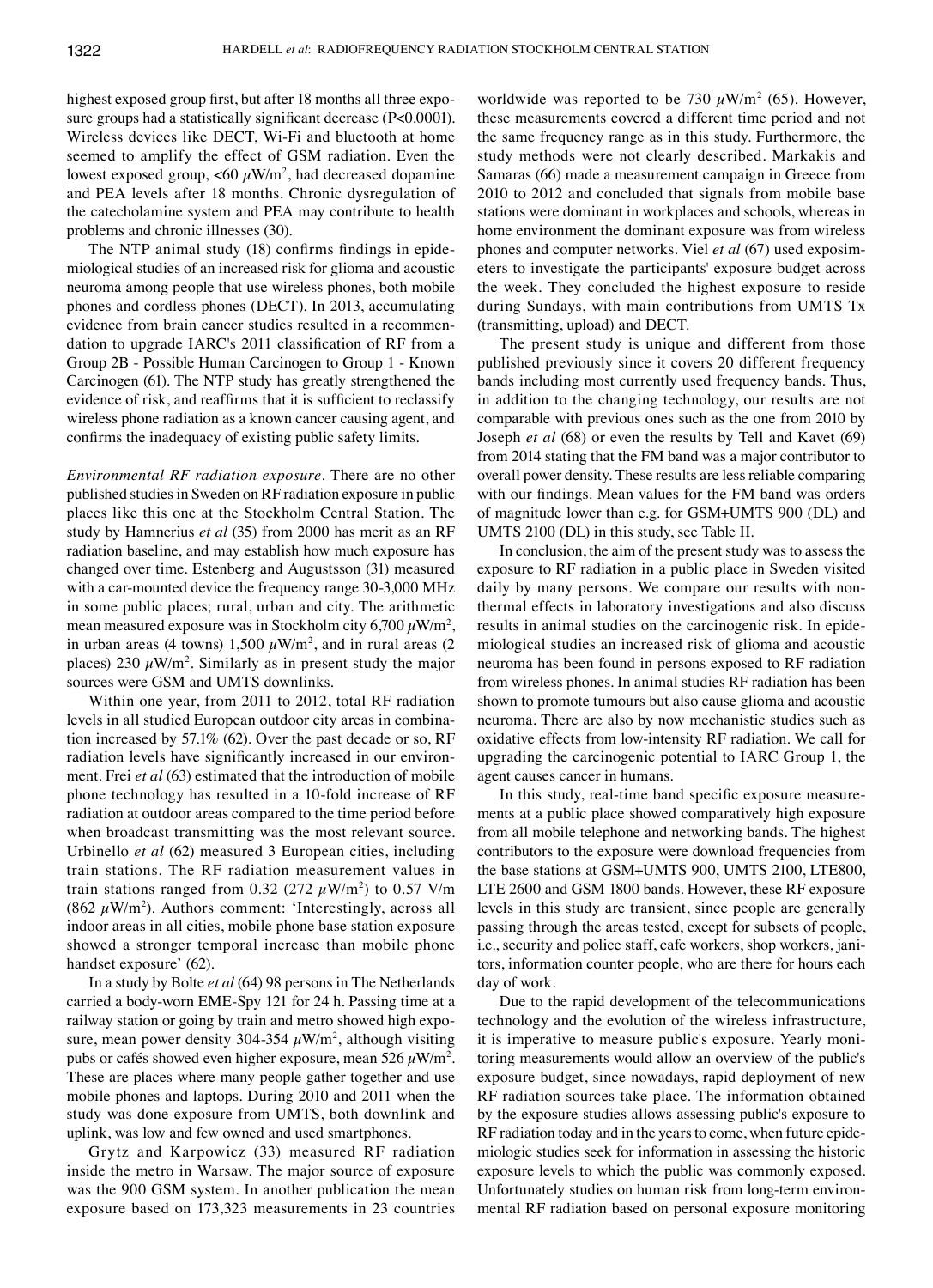do not exist to our knowledge. Given the lack of good historic RF radiation exposure information to date, it is imperative that better efforts be directed to periodic collection of RF radiation exposures in daily life for use in epidemiological studies of cancer as well as of neurological diseases and other adverse health effects attributed to RF radiation exposures.

## **Acknowledgements**

The study was supported by grants from Mr Brian Stein, Cancer- och Allergifonden, Cancerhjälpen, and Pandora-Foundation for Independent Research, Berlin, Germany. The authors express their thanks to Jolanta Karpowicz in regard to exposimeter discussion.

#### **References**

- 1. Baan R, Grosse Y, Lauby-Secretan B, El Ghissassi F, Bouvard V, Benbrahim-Tallaa L, Guha N, Islami F, Galichet L and Straif K; WHO International Agency for Research on Cancer Monograph Working Group: Carcinogenicity of radiofrequency electromagnetic fields. Lancet Oncol 12: 624-626, 2011.
- 2. IARC Monographs on the Evaluation of Carcinogenic Risks to Humans. Volume 102. Non-Ionizing Radiation, Part 2: Radiofrequency Electromagnetic Fields. International Agency for Research on Cancer: Lyon, France, 2013. Available online: http://monographs.iarc.fr/ENG/Monographs/vol102/mono102. pdf (accessed on 1 June 2016).
- 3. IARC Monographs on the Evaluation of Carcinogenic Risks to Humans. Volume 80. Non-Ionizing Radiation, Part I: Static and Extremely Low-Frequency (ELF) Electric and Magnetic Fields. IARC Press, Lyon, France, 2002. Available online: http://monographs.iarc.fr/ENG/Monographs/vol80/mono80.pdf (accessed on 1 June 2016).
- 4. Hardell L, Carlberg M and Hansson Mild K: Pooled analysis of two case-control studies on use of cellular and cordless telephones and the risk for malignant brain tumours diagnosed in 1997-2003. Int Arch Occup Environ Health 79: 630-639, 2006.
- 5. Hardell L, Carlberg M and Hansson Mild K: Pooled analysis of two case-control studies on the use of cellular and cordless telephones and the risk of benign brain tumours diagnosed during 1997-2003. Int J Oncol 28: 509-518, 2006.
- 6. Hardell L, Carlberg M and Hansson Mild K: Pooled analysis of case-control studies on malignant brain tumours and the use of mobile and cordless phones including living and deceased subjects. Int J Oncol 38: 1465-1474, 2011.
- 7. INTERPHONE Study Group: Brain tumour risk in relation to mobile telephone use: Results of the INTERPHONE international case-control study. Int J Epidemiol 39: 675-694, 2010.
- 8. INTERPHONE Study Group: Acoustic neuroma risk in relation to mobile telephone use: Results of the INTERPHONE international case-control study. Cancer Epidemiol 35: 453-464, 2011.
- Cardis E, Armstrong BK, Bowman JD, Giles GG, Hours M, Krewski D, McBride M, Parent ME, Sadetzki S, Woodward A, *et al*: Risk of brain tumours in relation to estimated RF dose from mobile phones: Results from five Interphone countries. Occup Environ Med 68: 631-640, 2011.
- 10. Hardell L, Carlberg M, Söderqvist F and Mild KH: Pooled analysis of case-control studies on acoustic neuroma diagnosed 1997-2003 and 2007-2009 and use of mobile and cordless phones. Int J Oncol 43: 1036-1044, 2013.
- 11. Hardell L, Carlberg M, Söderqvist F and Mild KH: Case-control study of the association between malignant brain tumours diagnosed between 2007 and 2009 and mobile and cordless phone use. Int J Oncol 43: 1833-1845, 2013.
- 12. Hardell L, Carlberg M and Hansson Mild K: Use of mobile phones and cordless phones is associated with increased risk for glioma and acoustic neuroma. Pathophysiology 20: 85-110, 2013.
- 13. Hardell L and Carlberg M: Mobile phone and cordless phone use and the risk for glioma - Analysis of pooled case-control studies in Sweden, 1997-2003 and 2007-2009. Pathophysiology 22: 1-13, 2015.
- 14. Coureau G, Bouvier G, Lebailly P, Fabbro-Peray P, Gruber A, Leffondre K, Guillamo JS, Loiseau H, Mathoulin-Pélissier S, Salamon R, *et al*: Mobile phone use and brain tumours in the CERENAT case-control study. Occup Environ Med 71: 514-522, 2014.
- 15. Lerchl A, Klose M, Grote K, Wilhelm AF, Spathmann O, Fiedler T, Streckert J, Hansen V and Clemens M: Tumor promotion by exposure to radiofrequency electromagnetic fields below exposure limits for humans. Biochem Biophys Res Commun 459: 585-590, 2015.
- 16. Tillmann T, Ernst H, Streckert J, Zhou Y, Taugner F, Hansen V and Dasenbrock C: Indication of cocarcinogenic potential of chronic UMTS-modulated radiofrequency exposure in an ethylnitrosourea mouse model. Int J Radiat Biol 86: 529-541, 2010.
- 17. Repacholi MH, Basten A, Gebski V, Noonan D, Finnie J and Harris AW: Lymphomas in E mu-Pim1 transgenic mice exposed to pulsed 900 MHZ electromagnetic fields. Radiat Res 147: 631-640, 1997.
- 18. Wyde M, Cesta M, Blystone C, Elmore S, Foster P, Hooth M, Kissling G, Malarkey D, Sills R, Stout M, *et al*: Report of Partial Findings from the National Toxicology Program Carcinogenesis Studies of Cell Phone Radiofrequency Radiation in Hsd: Sprague Dawley® SD rats (Whole Body Exposures). Draft 5-19-2016. US National Toxicology Program (NTP), 2016. doi: http://dx.doi.org/ http://dx.doi.org/10.1101/055699. Available online: http://biorxiv. org/content/biorxiv/early/2016/05/26/055699.full.pdf (accessed on 1 June 2016).
- 19. Khurana VG, Hardell L, Everaert J, Bortkiewicz A, Carlberg M and Ahonen M: Epidemiological evidence for a health risk from mobile phone base stations. Int J Occup Environ Health 16: 263-267, 2010.
- 20. International Commission on Non-Ionizing Radiation Protection: Guidelines for limiting exposure to time-varying electric, magnetic, and electromagnetic fields (up to 300 GHz). Health Phys 74: 494-522, 1998.
- 21. International Commission on Non-Ionizing Radiation Protection: ICNIRP statement on the 'Guidelines for limiting exposure to time-varying electric, magnetic, and electromagnetic fields (up to 300 GHz)'. Health Phys 97: 257-258, 2009.
- 22. International Commission on Non-Ionizing Radiation Protection: General approach to protection against non-ionizing radiation. Health Phys 82: 540-548, 2002.
- 23. Gandhi OP, Morgan LL, de Salles AA, Han YY, Herberman RB and Davis DL: Exposure limits: The underestimation of absorbed cell phone radiation, especially in children. Electromagn Biol Med<sup>31</sup>: 34-51, 2012.
- 24. Hedendahl L, Carlberg M and Hardell L: Electromagnetic hypersensitivity - an increasing challenge to the medical profession. Rev Environ Health 30: 209-215, 2015.
- 25. BioInitiative Working Group: BioInitiative Report: A Rationale for a Biologically-based Public Exposure Standard for Electromagnetic Fields (ELF and RF). Sage C and Carpenter DO (eds.). Bioinitiative, 2007. Available online: http://www.bioinitiative.org/table-of-contents/ (accessed on 1 June 2016).
- 26. BioInitiative Working Group: BioInitiative 2012. A Rationale for a Biologically-based Public Exposure Standard for Electromagnetic Fields (ELF and RF). Sage C and Carpenter DO (eds.). Bioinitiative, 2012. Available online: http://www.bioinitiative.org/table-of-contents/ (accessed on 1 June 2016).
- 27. Thomas S, Kühnlein A, Heinrich S, Praml G, Nowak D, von Kries R and Radon K: Personal exposure to mobile phone frequencies and well-being in adults: A cross-sectional study based on dosimetry. Bioelectromagnetics 29: 463-470, 2008.
- 28. Thomas S, Heinrich S, von Kries R and Radon K: Exposure to radio-frequency electromagnetic fields and behavioural problems in Bavarian children and adolescents. Eur J Epidemiol 25: 135-141, 2010.
- 29. Heinrich S, Thomas S, Heumann C, von Kries R and Radon K: Association between exposure to radiofrequency electromagnetic fields assessed by dosimetry and acute symptoms in children and adolescents: A population based cross-sectional study. Environ Health 9: 75, 2010.
- 30. Buchner K and Eger H: Changes of clinically important neurotransmitters under the influence of modulated RF fields: A long-term study under real-life conditions. Umwelt-Medizin-Gesellschaft 24: 44-57, 2011 (in German).
- 31. Estenberg J and Augustsson T: Extensive frequency selective measurements of radiofrequency fields in outdoor environments performed with a novel mobile monitoring system. Bioelectromagnetics 35: 227-230, 2014.